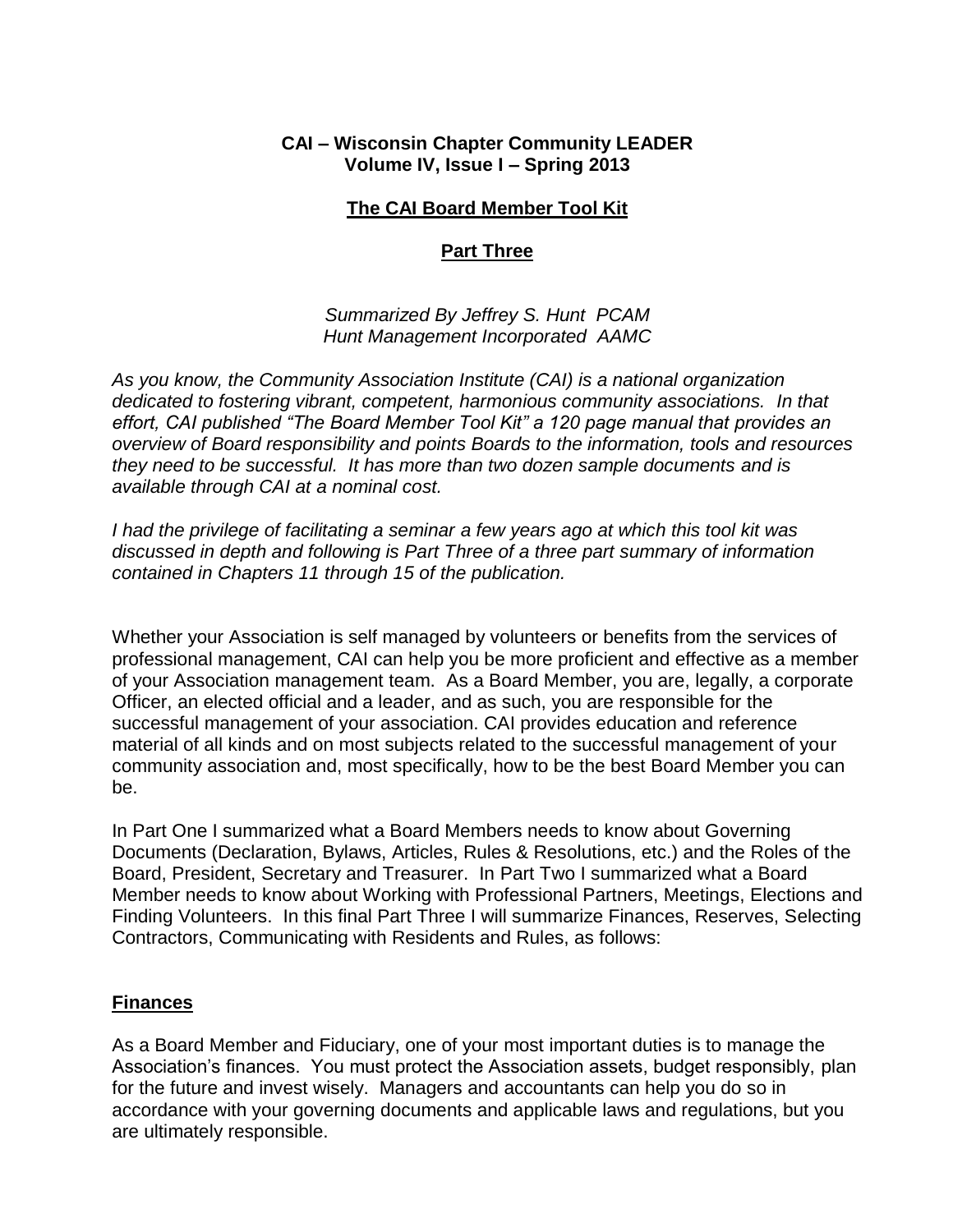Protect cash assets

- Appropriate checks and balances procedures
- Conservative investments
- Fair and consistent collection policy

Protect physical assets

- Adequate insurance
- Proper risk management policies
- Timely and proper maintenance.

#### Budget Responsibly

- Be objective and use historical data and careful research
- Be conservative and realistic
- Provide for delinquencies

Plan for the future

- Multi-year budget
- Reserve study

Laws and Regulations

- Taxes (federal income, sales & use, payroll, unemployment, etc.)
- Fair Debt Collection (Fair Debt Collection Practices Act dictates collection do's and don'ts)

Role of Management

- Assessment collection, delinquency oversight, legal action coordination, etc.
- Payables processing, payroll, etc.
- Financial report preparation
- Budget preparation
- Liaison between Board and CPA and Reserve Specialist

The "Tool Kit" includes a Checklist for Safeguarding Association Assets and a Sample Financial Activities Organizational Chart.

Also, CAI offers numerous books, reports and publications devoted to Financial Management.

# **Reserves**

As noted previously, the primary duty of the Board is to protect property value, and that requires the Board to plan ahead for the ultimate, future replacement of large and expensive items such as roofs, siding, asphalt, boilers, common plumbing and the like.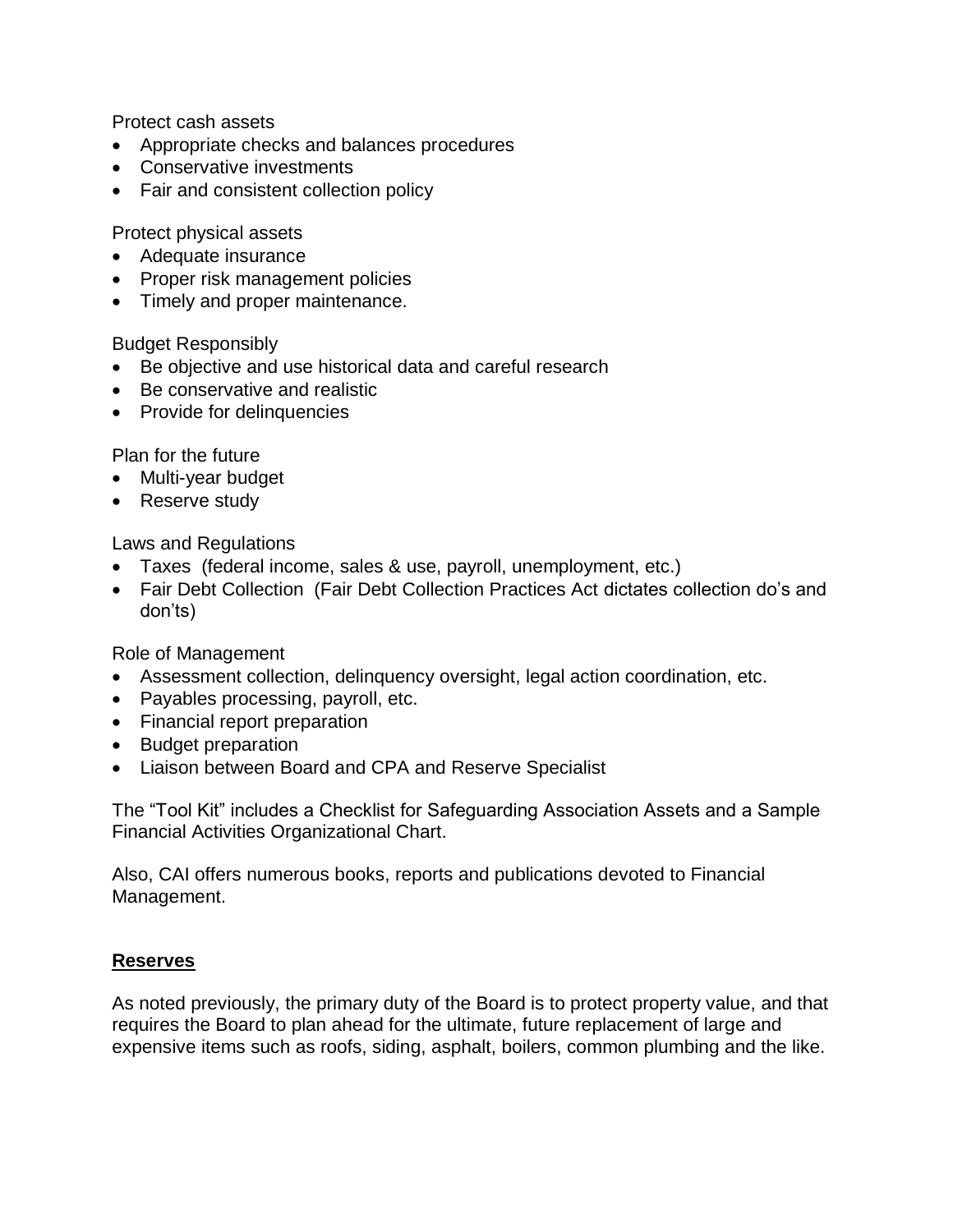Ideally, such expensive replacements should be funded by reserves. Adequate reserves not only provide for future replacements, they also minimize the need for future special assessments and enhance resale values.

The best way to determine and provide for adequate reserves is through a reserve study, prepared by a reserve specialist. Boards and managers can prepare reserve studies but they lack the depth and accuracy of a professionally prepared reserve study. Once the reserve study is prepared the Board will have a realistic picture of how much money should be put into a reserve fund to pay for future replacements without special assessments.

The reserve study should be shared with the Owners and their input should be requested. In all likelihood, the reserve study will require reserve fund contributions that exceed current contribution levels. Therefore, the Board and Owners will need to analyze the study toward possible reprioritization and timeline revisions, and may need to establish a long term schedule of increased assessments to fully fund the reserve requirements.

Reserves should be invested properly and with the assistance of professional advisors, such as a CPA, Attorney or Investment Counselor, an investment policy should be prepared addressing such things as safety, liquidity, management, etc. Ideally, the investments should be insured and "laddered" to be available when needed.

The "Tool Kit" includes a Sample Investment Policy for you to use for your own Association and CAI publishes an excellent Guide for Association Practitioners (GAP) report that expands upon the subject of how and why Associations need to invest assets to fund future replacements.

#### **Selecting Contractors**

As noted previously, one of the primary roles of the Board is to properly maintain the common property and to do so in the best interest of the Association as a whole. To avoid any conflict of interest, no Board Member or relative of a Board Member should be used as a contractor. To ensure proper maintenance, bid specifications should be used. Such specifications will vary depending upon the size and scope of the particular maintenance, repair or replacement service but should address the following:

- Parties to the contract
- Specific work to be completed
- Quantity and quality of materials to be used
- Commencement and completion dates
- Price and payment terms
- Permits, Insurance, warranties
- References

Once the specifications have been completed they should be given to five or six contractors and following an interview or further discussions with the two or three best prospects a contract can be executed with the selected contractor.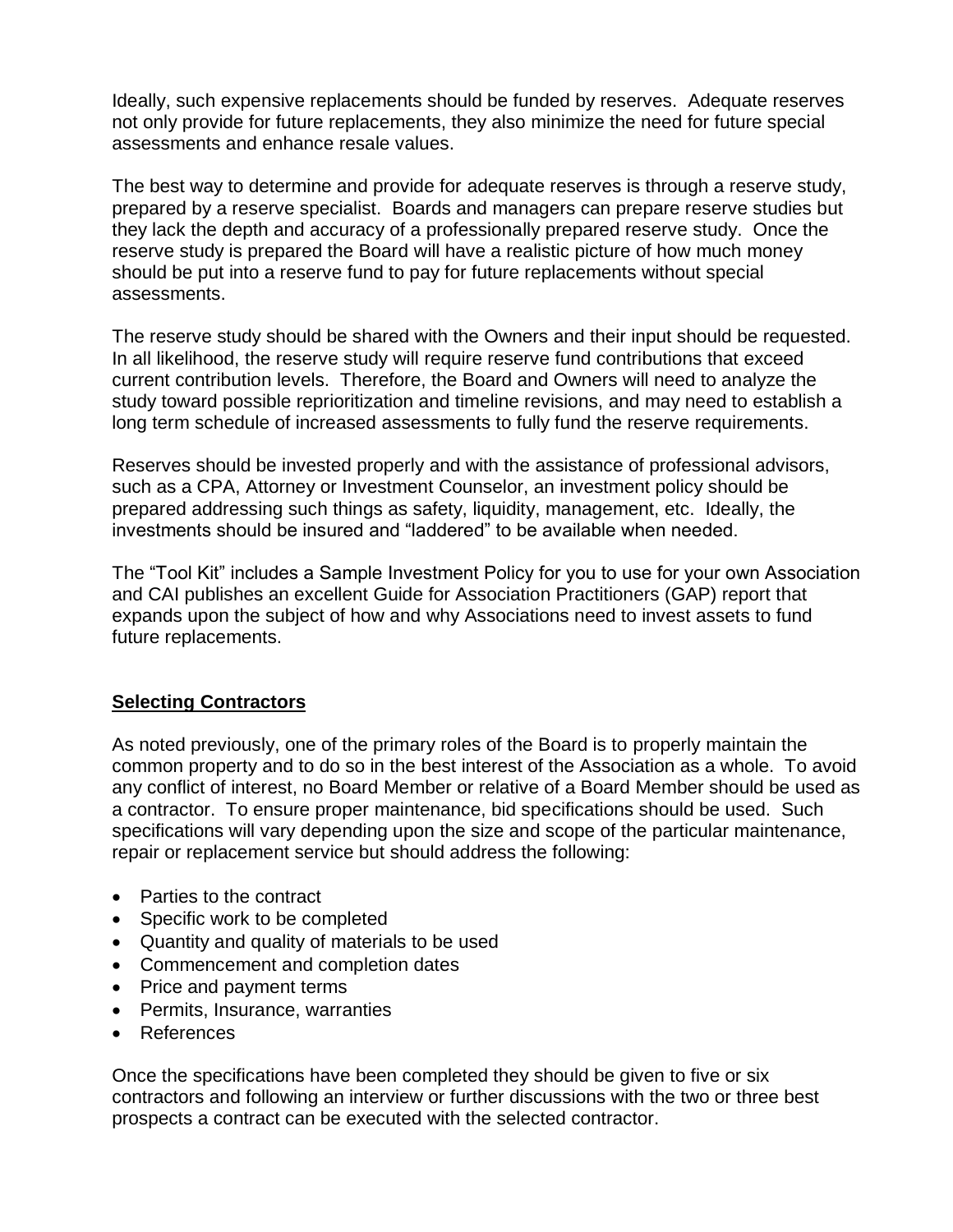Ideally, the contract should be drafted and or reviewed by an attorney but should incorporate terms and conditions that address the minimum specifications and serve the best interest of the Association.

A Sample Landscape Maintenance Contract and Sample Contract Specification Requirements Checklist are included in the "Tool Kit" and CAI publishes a Guide for Association Practitioners (GAP) report on the topic of Bids & Contracts.

# **Communicating with Residents**

Effective communication is key to the successful management of your association and should be frequent, positive and open. It should go both ways and Owner input should be requested, welcomed and acknowledged.

Association communication will take various forms but will most likely be through specific correspondence, newsletters, email or websites.

Correspondence includes

- Rule violation letters
- Thank you letters
- Welcome letters
- General business correspondence

Newsletters can be prepared by the Board, Manager or volunteer but should be scrutinized by the Board as to:

- Audience
- Content
- Presentation
- Design
- Liability

The use of email and websites has become common place and saves everyone time and money by speeding communication and making available electronic copies of governing documents, forms, rules, budgets, newsletters, meeting notices and minutes, association reports and announcements, etc.

As with Newsletters, the Board should have a website policy that scrutinizes the content of the website to ensure that it is honest, fair, unbiased, not self-serving to the webmaster and will not subject the Association to claims of slander and the like. Similarly, an email policy should be created that addresses how the Board will use email for conducting business, voting, etc.